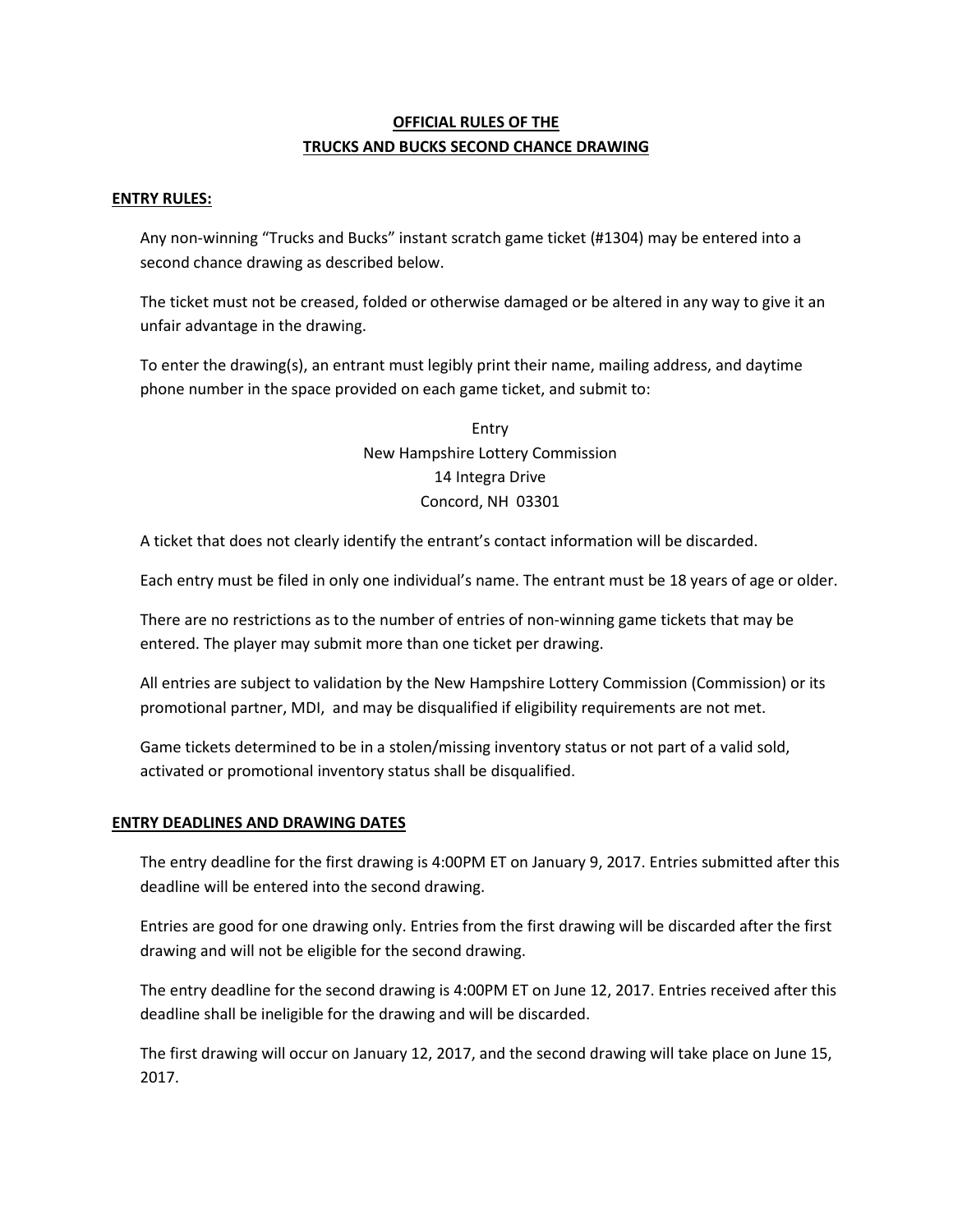| <b>ENTRY DATE</b>            | <b>DRAW DATE</b> |
|------------------------------|------------------|
| 4:00PM ET on January 9, 2017 | January 12, 2017 |
| 4:00PM ET on June 12, 2017   | June 15, 2017    |

The deadlines and draw dates are subject to change at the sole discretion of the Commission.

At the conclusion of each drawing, five alternate entries will also be drawn.

# **PRIZES**

At each of the two drawings, one eligible entry will be awarded a 2016 Chevrolet  $^{\circledR}$  Silverado  $^{\text{TM}}$ 1500 Double Cab Standard Box LT, as described below, valued at \$60,000, including Federal tax withholdings.

| 2016 Chevrolet <sup>®</sup> Silverado <sup>™</sup> Double Cab Standard Box LT |  |
|-------------------------------------------------------------------------------|--|
| Standard Features Include:                                                    |  |
| 4.3L EcoTec3 V-6 Engine                                                       |  |
| 6-speed automatic transmission                                                |  |
| 17-inch bright-machined aluminum wheels<br>$\bullet$                          |  |
| 3.23 rear axle ratio<br>$\bullet$                                             |  |
| E85 FlexFuel capable engine<br>$\bullet$                                      |  |
| P255/70R17 all-season blackwall tires                                         |  |
| Front 40/20/40 split bench seat with under seat storage                       |  |
| Colors: Deep Ruby Metallic Exterior with Jet Black, Cloth Seat<br>$\bullet$   |  |
| Trim                                                                          |  |
| Power Locks and Widow                                                         |  |
| Cruise Control                                                                |  |
| Chevrolet MyLink® audio system with 4.2-inch diagonal color<br>$\bullet$      |  |
| screen with AM/FM stereo, USB ports, auxiliary jack and SD card               |  |
| slot                                                                          |  |
| Other options available                                                       |  |

The vehicle prize may be replaced with a 2017 model if the 2016 models are no longer available.

Each vehicle can be ordered to the winner's specifications up to the budgeted amount of \$60,000. If the actual cost of each awarded vehicle prize is less than the allotted \$60,000 prize amount, the winner will receive a check for any unused funds, less required Federal tax withholdings, within 30 business days of delivery of their vehicle.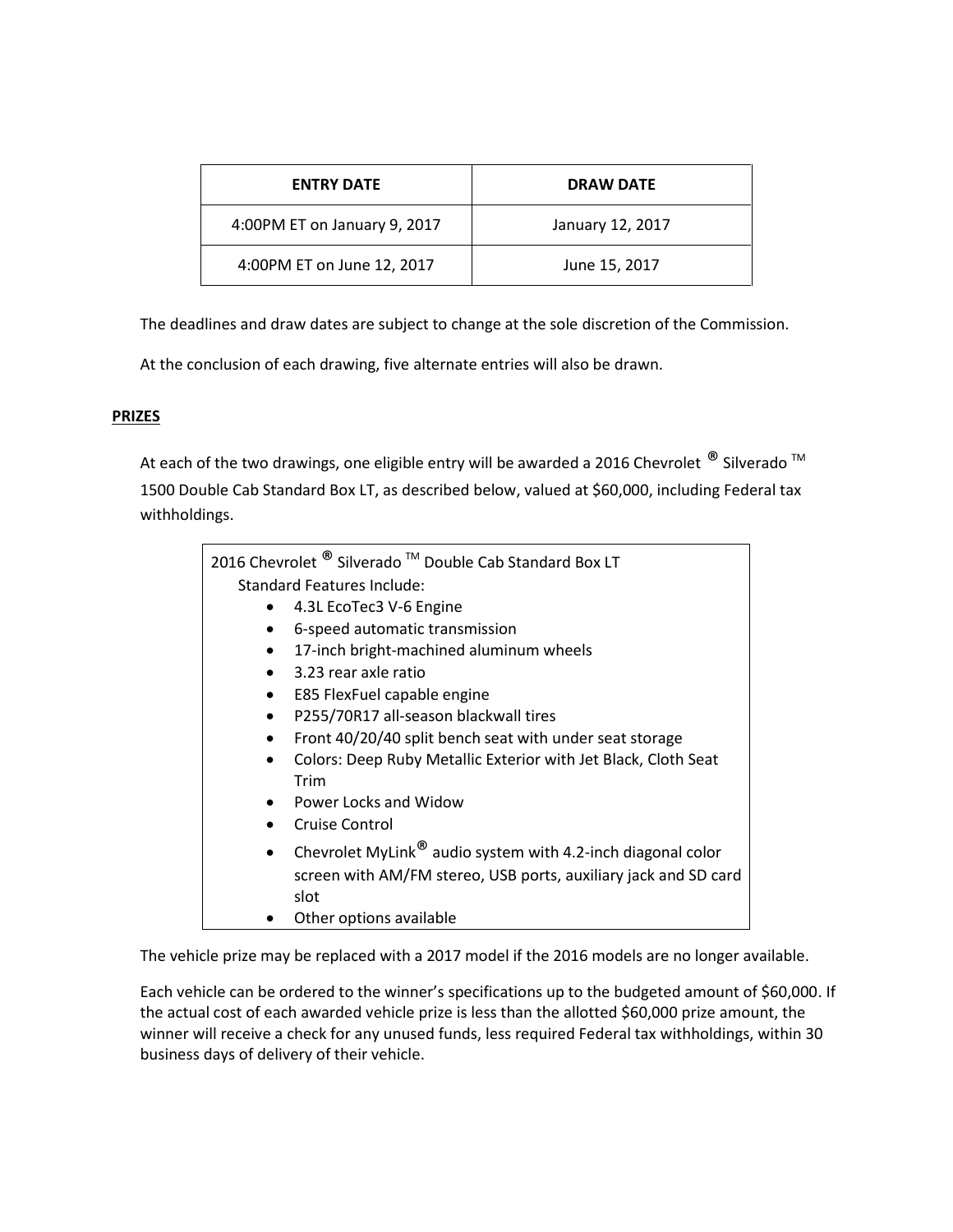The vehicle prize includes the vehicle, dealer preparation charges, delivery to an authorized dealer, and associated fees. The vehicle prizes are not transferable.

A cash option is available. Prize winners who choose to receive the cash option in lieu of the vehicle shall receive the value of the prize (\$60,000), less Federal tax withholdings.

### **WINNER SELECTION AND NOTIFICATION:**

Winners shall be selected by a physical drawing whereby all entries are placed in a container and thoroughly mixed prior to a winning entry being randomly selected.

The Commission shall notify winners via mail using the contact information provided by the player on the back of the ticket submitted for entry.

Prize claims shall be in accordance with Chapter Sw 600 (Rules for Prize Claims) and other applicable rules.

To claim their prize, a player shall complete and return a "Prize Claim Form" to the Commission, and submit a copy of photo identification and proof of their social security number. All forms and required documentation must be received by the Commission within 30 days of the date the forms were mailed from the Commission. Failure to comply will result in the prize package being forfeited and the prize will be awarded to the first available alternate winner.

All prizes will be awarded within 30 days of the required forms and documentation being received by the Commission. The Commission shall not be responsible for any prizes lost, damaged or stolen during shipment, pick-up or use.

The name of the winner, the city/town and state they reside in, and prize won will be posted on the Commission website.

MDI, the Commission's promotional partner, shall be responsible for fulfillment of the prize as well as remittance of the Federal tax withholdings to the appropriate agency on behalf of each vehicle winner, and will supply each winner with an IRS Tax Form W-2G.

# **CHILD SUPPORT INTERCEPT:**

Pursuant to RSA 284:21-v, the Commission is required to review all lottery prize claims subject to federal tax reporting with a child support database provided by the New Hampshire Department of Health and Human Services, Division of Child Support Services (DCSS). In the event that a winner of any prize package described above owes child support, the winner shall have 5 days from the draw date to settle the total arrearage due as determined by DCSS. Failure to settle any arrearage shall result in that winner's prize package being forfeited and the package will be issued to the first available alternate winner. The original winner(s) owing child support shall receive no other prize or compensation from the Commission related to this game.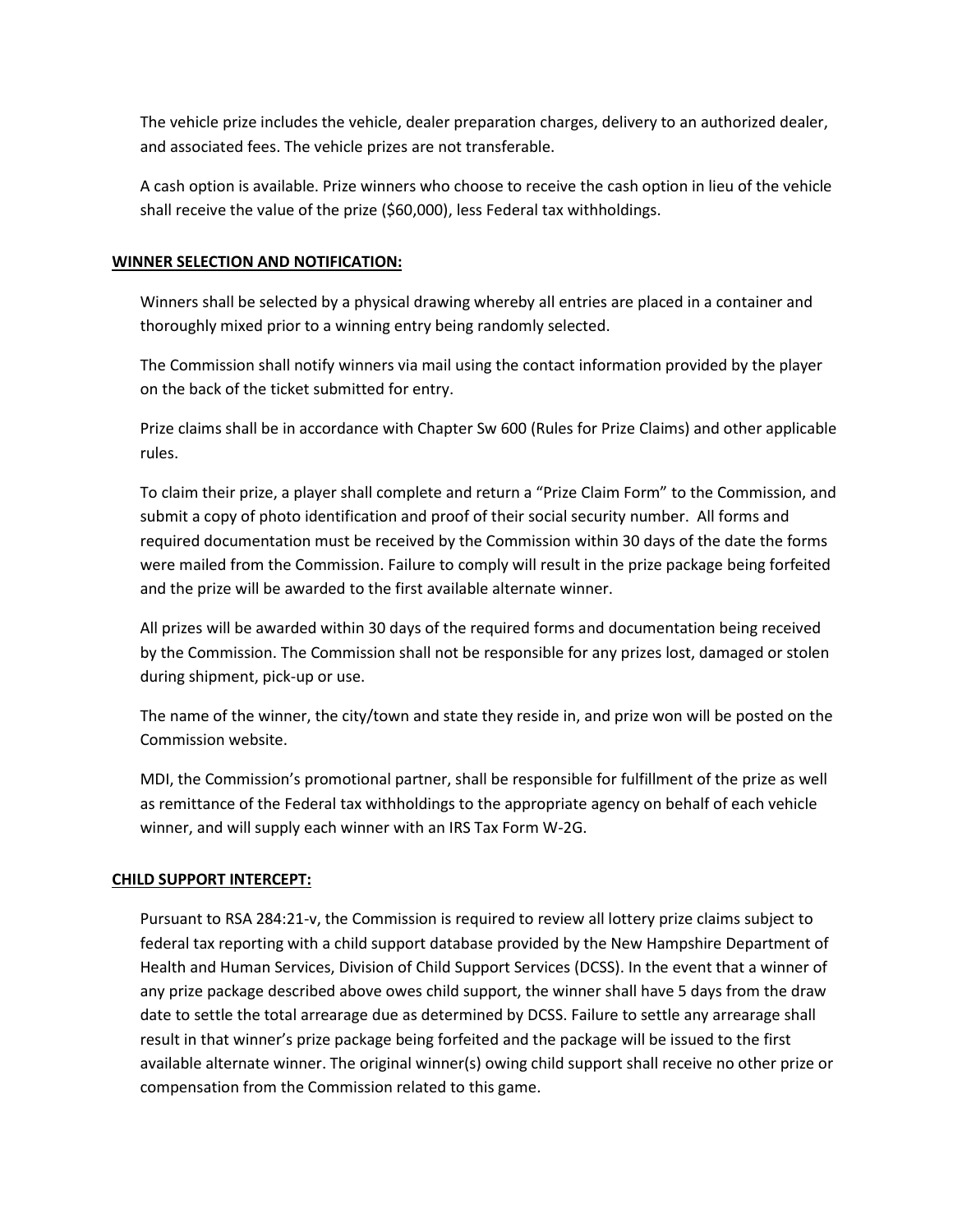#### **GENERAL:**

Odds of winning any prize in either drawing shall vary depending upon the number of entries received.

Eligibility for participation in the drawing is dictated by the rules and laws of the Commission.

Neither the Commission nor its promotional partner, MDI Entertainment, LLC (MDI), shall be responsible for entry errors by entrants.

The Commission, at their sole discretion, may disqualify an entry, winner, or designee from participating in any aspect of the drawing if they deem or suspect that such person has engaged in or has attempted to engage in any of the following:

- Act in violation of these Official Rules, Terms of Use, or Privacy Statement ;
- Act with intent to annoy, harass or abuse any other person;
- Behave in any unsportsmanlike, inappropriate, uncooperative, disruptive, fraudulent, potentially fraudulent, or unusual behavior or activity; or
- Participate in any activity deemed to be generally inconsistent with the intended operation of the drawing.

The Commission its promotional partner, MDI, reserve the right to prosecute and seek damages from any such individual to the fullest extent of the law.

The Commission reserves the right to amend the drawing rules as necessary without prior notice no less than 10 days before any drawing.

The Commission offers no warrantees or guarantees of product quality and that availability and quality of the prizes and its conformance to advertised representations is the sole responsibility of the promotional partner, MDI.

The Commission reserves the right to substitute a prize of equal or better quality.

The Commission shall not be responsible for injury or loss of life resulting from any prize awarded.

Participants release and hold harmless the Commission and its agents and employees from any liability arising out of participation in the drawings. The Commission is not responsible for any negligence of any person, or any claim, liability, injury, property loss, or other loss to participants or their companions arising from or in connection with any event or occurrence related to these drawing.

Employees of the Commission and their immediate family members, and employees and the immediate family members of the ad agency of record, are not eligible to enter or win.

For additional information about the drawing prizes or the rules and regulations governing Second Chance Drawings, contact the Commission Monday through Friday between the hours of 8AM and 4PM, or visit the Commission's website at [www.nhlottery.com.](http://www.nhlottery.com/) Players may also contact the